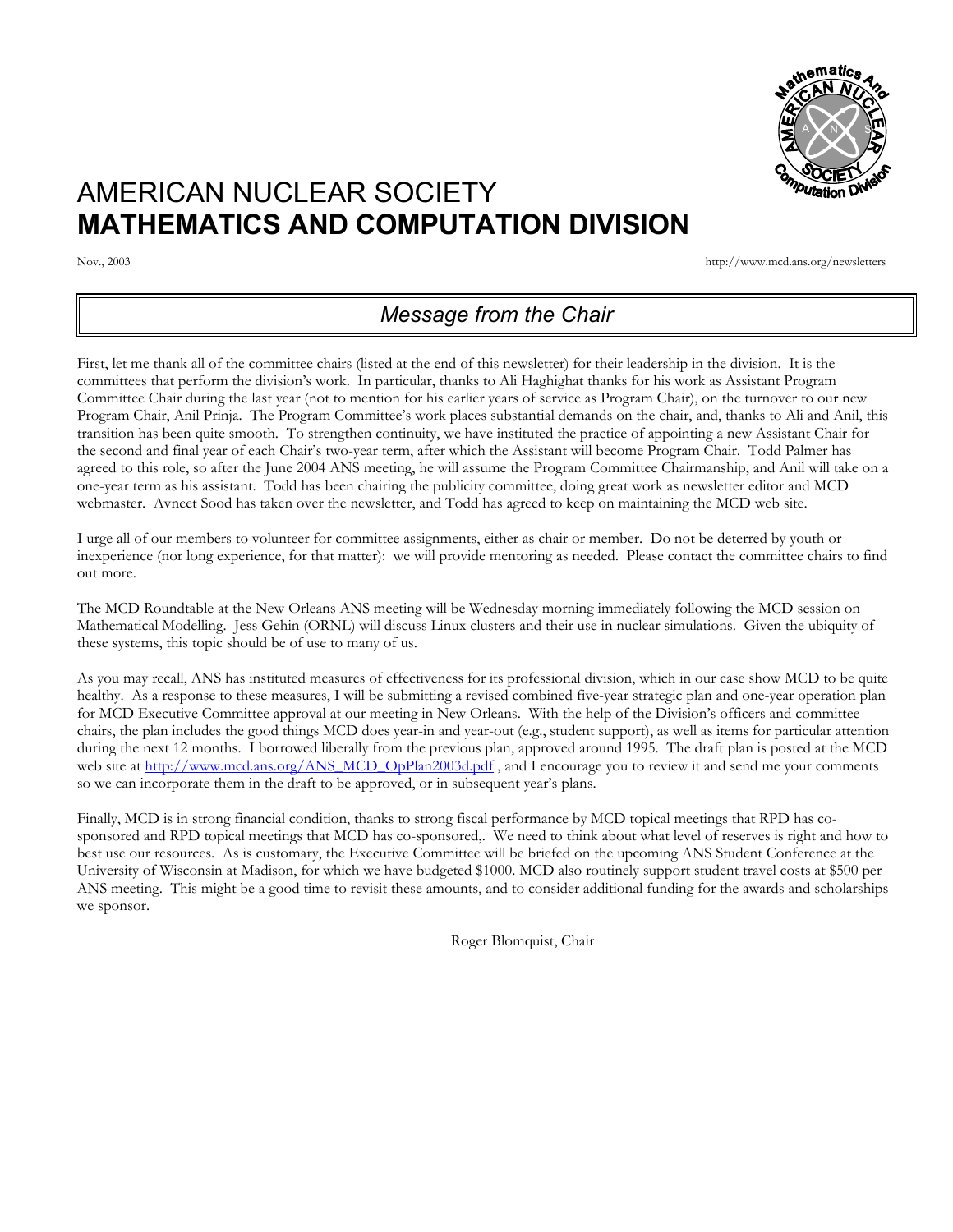### *Membership Reminders*

Please remember to send in your National Dues early so that we can have you "counted" toward the MCD roster! If all MCD members returned their dues statement earlier, we would be able to get a more realistic count from ANS headquarters, and not have to pester folks who show up in the "DROPPED" list. Also, please remember to check off the Mathematics and Computations Division as one of your free division memberships, or include it as a paid division beyond the 2 free division memberships with your ANS National Annual Dues statements. Thanks for your prompt action in responding to ANS dues renewals!

#### **[Provided by Madeline Feltus, Membership Committee Chair]**

# *2004 MCD Election Slate*

The work of the Nominating Committee for the upcoming 2004 MCD election slate is finished. After receiving suggestions from the MCD membership, two nominees for the Vice Chair/Chair Elect, one nominee each for Treasurer and Secretary, and five nominees for three Executive Committee positions were slated. Pending commitment to serve by the nominees, the current MCD Executive Committee will approve the election slate at the ANS Meeting in New Orleans.

#### **[Provided by Richard Sanchez, Nominating Committee Chair]**

# *ANS-10 Standards Committee*

The M&C Division sponsors the ANS-10 Standards Subcommittee. ANS-10 currently maintains four Standards in areas of interests to the M&C membership. These four Standards are:

\*ANSI/ANS-10.2-2000 Portability of Scientific and Engineering Software

\*ANSI/ANS-10.3-1995 Documentation of Computer Software

\*ANSI/ANS-10.4-1987; R1998 Guidelines for the Verification and Validation of Scientific and Engineering Computer Programs in the Nuclear Industry

\*ANSI/ANS-10.5-1994 Accommodating User Needs in Computer Program Development

ANS-10.4 is currently being rewritten. Dr. Charles Martin is the Chair for this effort He can be reached at charlesm@dnfsb.gov. Please contact him if you have an interest in contribution to this effort.

In addition to the ANS-10.4 rewrite, ANS-10.2 and ANS-10.3 are in need of maintenance. Please let me know (andy.smetana@srs.gov) if you are interested in working on these Standards.

Finally, if you have an idea for a new Standard or an interest in serving on the ANS-10 Standards Subcommittee, please let me know.

#### **[Provided by Andy Smetana, Standards Committee Chair]**

**Editor's Message**: This newsletter will be issued twice a year and can be accessed electronically at http://www.mcd.ans.org/newsletters. Please send your newsletter items and comments to me, Avneet Sood at Los Alamos National Laboratory, P.O. Box 1663 MS F663, Los Alamos, NM 87545; Tel: (505) 667-2119; email: [sooda@lanl.gov](mailto:sooda@lanl.gov).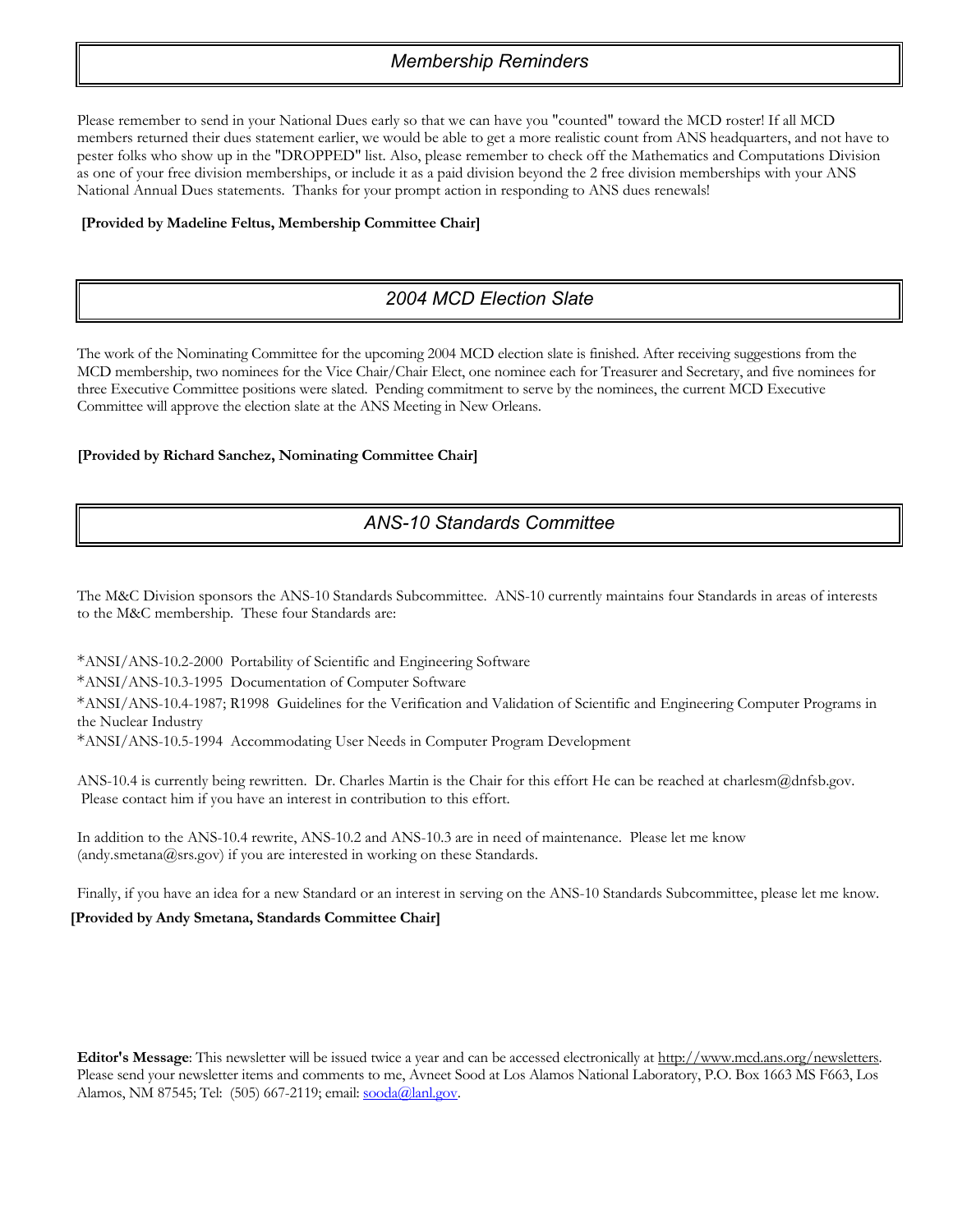# *Joint Benchmark Committee*

At the last JBC (Joint Benchmark Committee) meeting, we discussed the possibility of publicizing the JBC activities, I volunteered to inquire about a publishing a short article in Nuclear News. The JBC steering subcommittee sense that our presence in ANS is relatively unknown and therefore some publicity would be appropriate. In addition, the committee discussed several of the RP benchmarks currently under consideration including Russ Mosteller's LWR lattice benchmark adopted at the previous meeting, an isotopic benchmark headed by Steve Baker and the benchmark effort of Professor Unesaki to consider next generation fuels. Ham Hunter indicated there would be a new SINBAD release including shielding and fusion benchmarks. Finally, I outlined an analytical benchmark entry to be submitted to the JBC and asked for a show of interest. I was encouraged to continue my effort.

As I have filled the JBC chairmanship role for M&C for several years now, which I will be relinquishing to a committee member from RPD or RPSD. I would encourage those of you who see value in benchmarking to step up to a leadership position and help continue the effort. My thanks go to those who have supported M&C benchmarking and the benchmarking concept in general over the years.

#### **[Provided by Barry Ganapol, Joint Benchmark Committee Chair]**

# *Program Committee*

With nearly 40 papers in the regular M&C sessions and two packed special sessions, as well as related papers scattered around in other division sessions and two DOE NEER sessions, the International ANS/ENS Winter Meeting, November 16-20, 2003, New Orleans, LA, is shaping up to be blockbuster for MCD.

It is not too late to consider organizing special sessions, with invited and/or contributed papers, for the 2004 ANS Winter Meeting in Washington D.C. Please email me (prinja@unm.edu) by November 13, 2003, a session title and a brief summary (100 words or less) of the scope of the session, or bring this information to the Program Committee Meeting on Sunday November 16, 2003, at the Conference Hotel in New Orleans.

In other meeting news, the International Committee for the Supercomputing in Nuclear Applications (SNA) series of conferences has proposed that SNA 2007 be held in the US in conjunction with the M&C Topical meeting that year. These two meetings were colocated in 1997 in Saratoga Springs, USA, in a very successful joint endeavor.

Professor Todd Palmer of Oregon State University has been appointed Assistant Chair/Chair Elect of the MCD Program Committee, replacing Professor Ali Haghighat of University of Florida who is stepping down after many years of outstanding service to the Program Committee as Chair and Co-Chair.

#### **[Provided by Anil Prinja, Program Committee Chair]**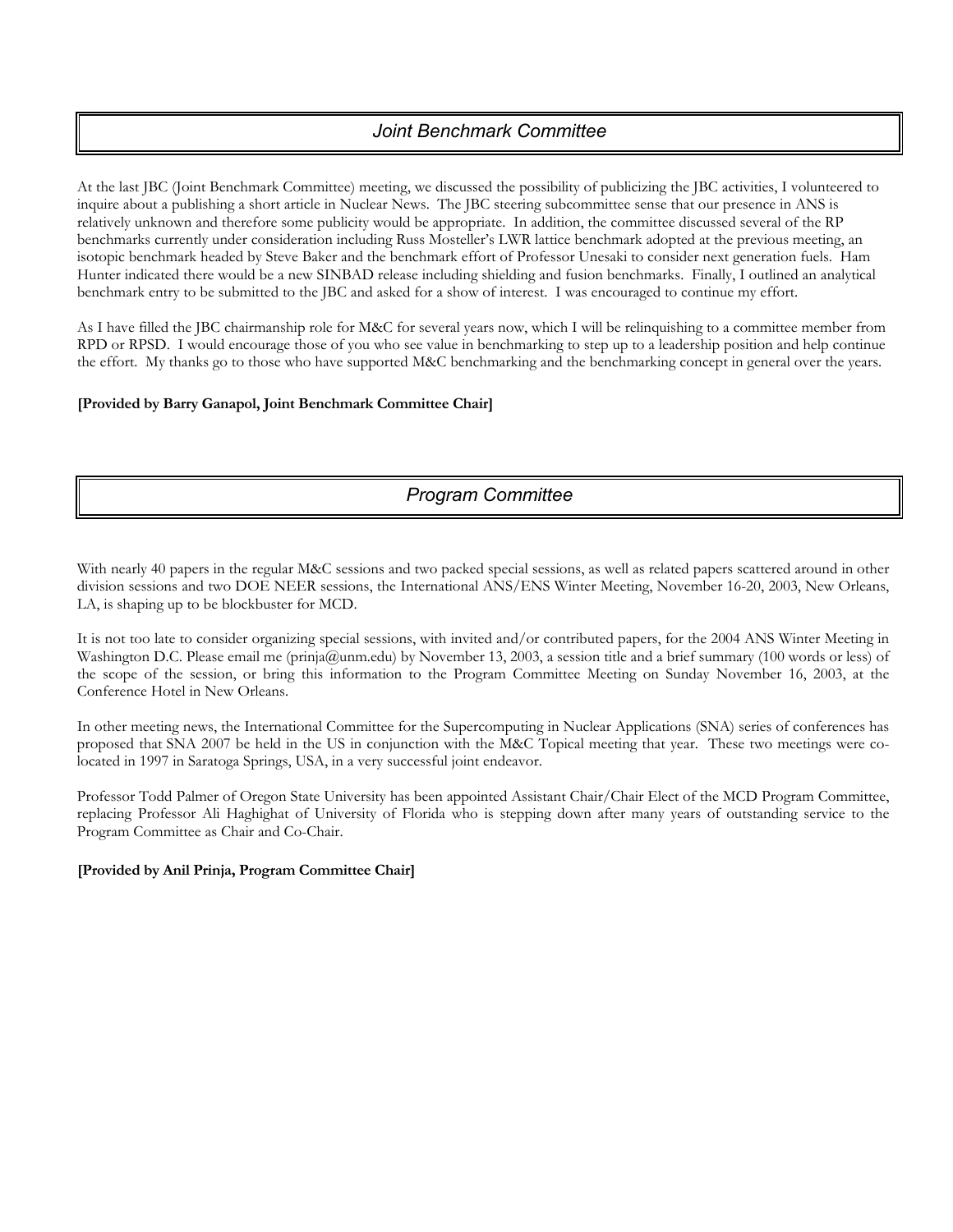#### *Upcoming Meetings*

*2003 ANS Winter Meeting Nuclear Technology: Achieving Global Economic Growth While Safeguarding the Environment New Orleans, LA, November 16-20, 2003.* 

For more information, see http://www.ans.org/meetings/pdfs/2003/wm2003-cfp.pdf

*PHYSOR 2004 Topical Meeting on Reactor Physics Chicago, IL, April 25-29, 2004.*  For more information, see <http://www.ans.org/meetings/physor>*.* 

*Monte Carlo 2005* 

*The conference site is the Chattanooga Marriott and Convention Center. The conference will be hosted by the ANS Oak Ridge/Knoxville Section, with Radiation Protection and Shielding Division (RPSD) as the sponsoring division and Mathematics and Computations (MC) as a co-sponsor. Co-sponsors will include the Radiation Safety Information Computational Center (RSICC) and the Organization for Economic Cooperation and Development (OECD) Nuclear Energy Agency Data Bank (NEADB). Chatanooga, TN, April 17-21, 2005.* 

For information contact Bernadette Kirk [\(kirkbl@ornl.gov,](mailto:kirkbl@ornl.gov) 865-574-6176), General Chair or Jeff Johnson [\(johnsonjo@ornl.gov](mailto:johnsonjo@ornl.gov), 865574-5262), Technical Chair. The website is <http://meetingsandconferences.com/MonteCarlo2005>.

*M&C 2005* 

*International Topical Meeting on Mathematics and Computation, Supercomputing, Reactor Physics, and Nuclear and Biological Applications, Avignon, France, Sept. 12-15, 2005.* 

[More information about relevant conferences can be found at http://www-rsicc.ornl.gov/Newsletters/ and http://www.ans.org/meetings.]